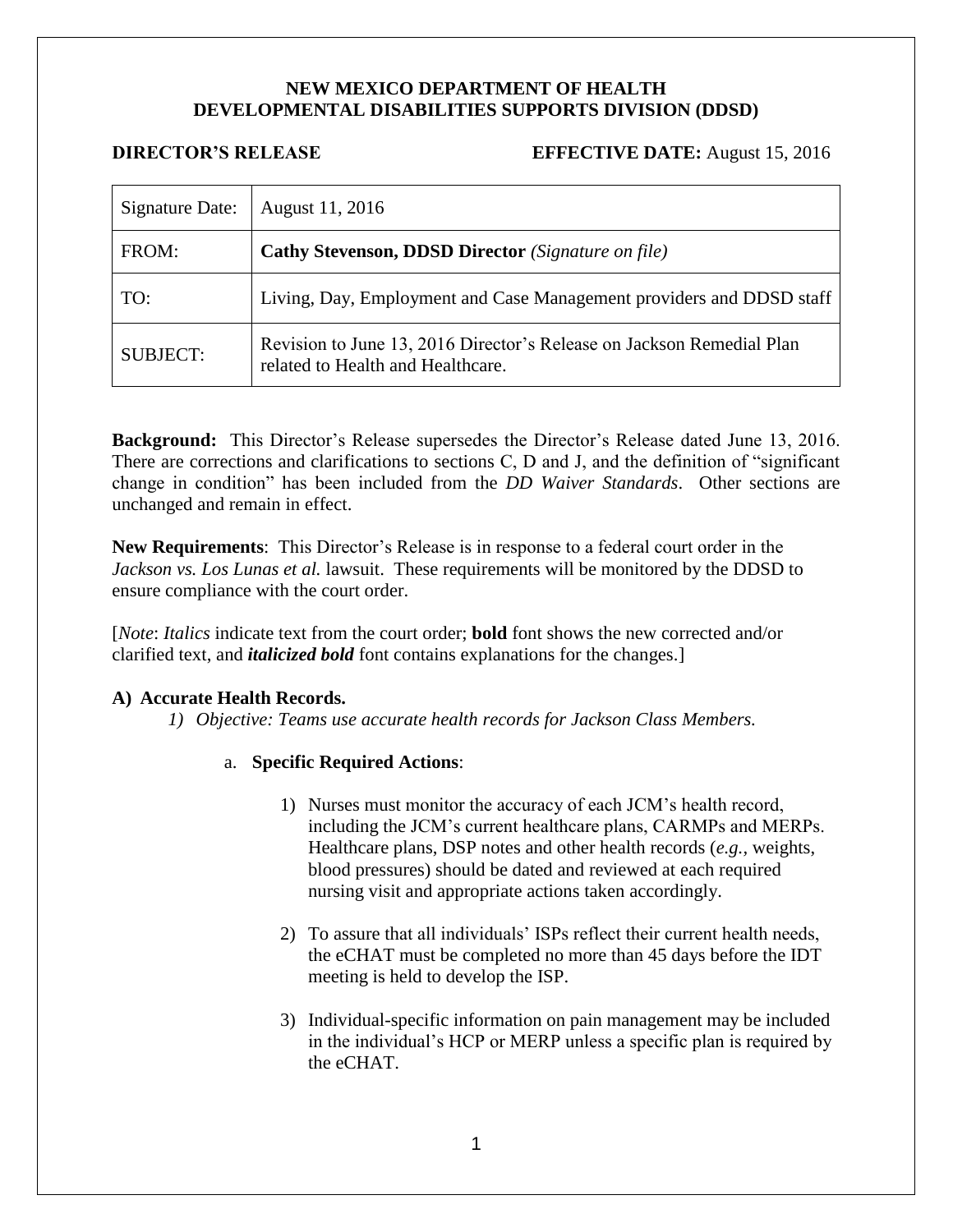## **B) Assuring a trained and competent workforce.**

*1) Evaluative Component: Nurses, DSP, front-line supervisors, ancillary providers, and case managers must satisfactorily complete the mandatory competency based training program.*

## **a. Specific Required Actions:**

1) All persons who are required to receive training must:

- a) Satisfactorily complete all required trainings in a manner that meets criteria established by DDSD
- b) Complete all new and additional required trainings within the timeframes defined by DDSD.

## **C) Monitoring and assuring that JCM's health needs are met:**

1) *Objective*: *Nurses routinely monitor Jackson Class Members' individual health needs through (1) oversight, (2) communication with DSP (Direct Support Professionals), and (3) corrective actions in order to implement the Jackson Class Members' health plans, to ensure that the Jackson Class Members' health needs are being met, and to timely respond to changes in Jackson Class Members' health status.*

## **a. Specific Required Actions:**

**1) Direct Support Professionals (DSPs) and their supervisors must receive training by nurses in order to competently and correctly implement each JCM's healthcare plan.**

*Note: This action has been rewritten to restate Evaluative Component H1.2b, and reflects that the nurse is responsible for the training of DSP staff to assure that the direct care staff competently and correctly implement each JCM's healthcare plan. (This specifically refers to HCPs and MERPs, but also includes nursing aspects of CARMPs, etc.)*

2) **At minimum**, nurses must visit each JCM in accordance with JCM acuity requirements. These are based on assessment of the eCHAT Acuity level and the Aspiration Risk level. **Additional visits may be needed based on prudent nursing practice, changes in the individual's condition and other factors.**

The required frequencies are:

- a) *Semi Annual*: Low eCHAT Acuity AND Low Aspiration risk
- b) *Quarterly*: Moderate eCHAT Acuity OR Moderate Aspiration risk
- c) *Monthly*: High eCHAT Acuity OR High Aspiration risk

# *Note: this wording change is to clarify that the number of nursing visits based on the JCM's acuity requirements represents the minimum number of visits.*

3) Nurses must meet with DSPs as needed to assure that DSPs are implementing health care plans and health monitoring in accordance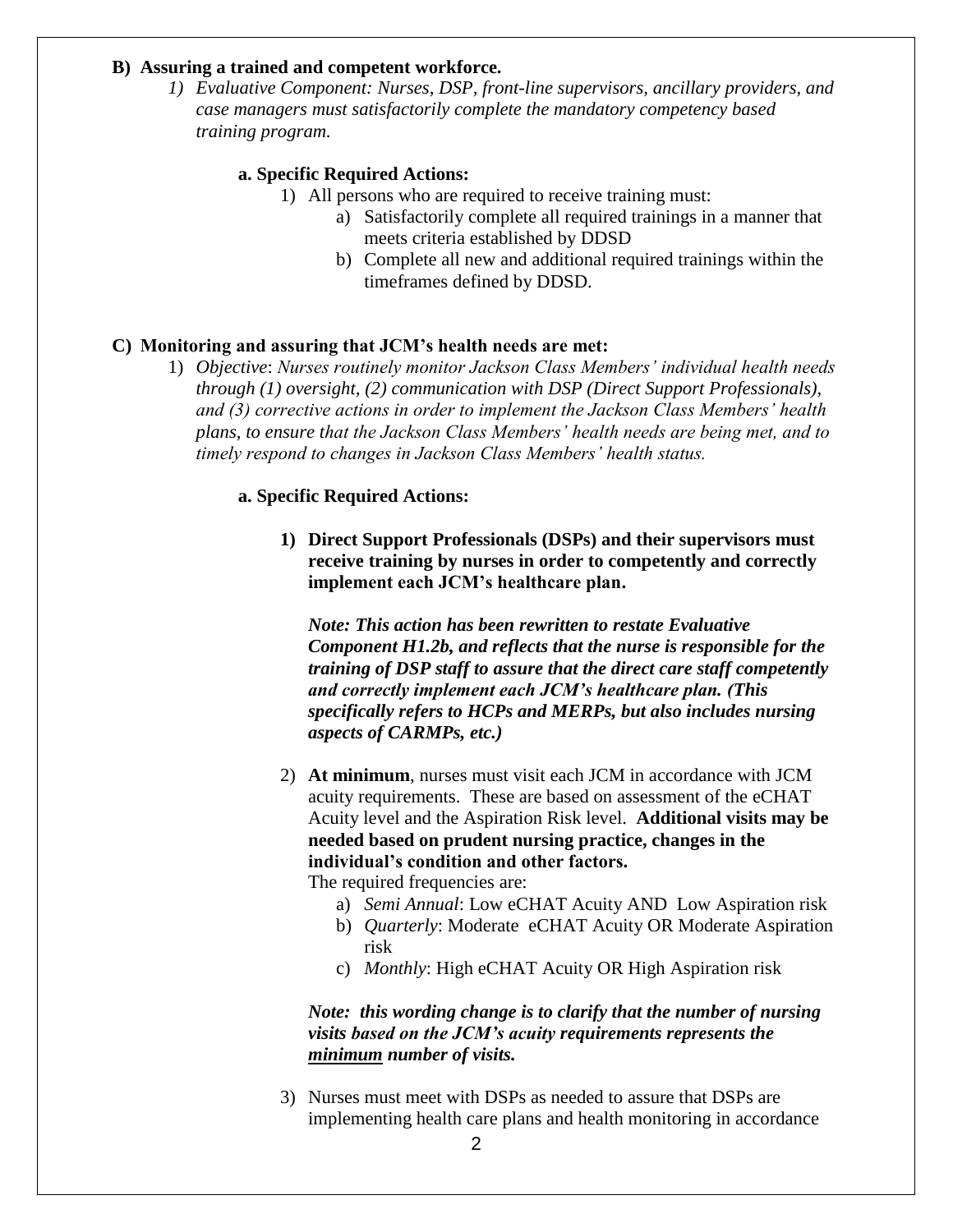with health care plans, the nurse's assessment of the JCM and changes in the JCM's health status.

**4) If there is a change in the JCM's health status, providers must ensure that the JCM's healthcare plans are updated and revised in order to ensure that the individual's new and continuing health needs are met. (Note: 2015 Standards require that the individual's eCHAT must be updated within three (3) days and relevant healthcare plans must be updated within five (5) business days of admission, readmission or change of medical condition.)**

*Note: this section has been re-written to emphasize that the primary goal is to ensure that the individual's new and continuing health needs are being met whenever a change in health status occurs. Updated plans may be needed in a shorter time frame than the*  **Standards** *require in order to accomplish this goal.* 

## **D) Situational Increased Nursing Services.**

- 1) *Objective: Jackson Class Members receive increased intensity of services during acute episodes of illness*. Providers must ensure that, whenever an individual has an acute illness or a significant health episode, that the individual's nurse take prompt and appropriate steps to monitor, assess and oversee the individual's care. This includes nursing assessments and oversight.
	- a. **Specific Required Actions**: *Assurance of nursing assessment and follow-up:*
		- 1) If an acute condition or other significant change of condition occurs, providers must ensure that the individual is promptly assessed in accordance with prudent nursing practice **and receives appropriate services based on that assessment**.

# *Note: this addition is to clarify that both assessment and services are needed when a significant change in condition occurs.*

- a) This assessment can be done by either:
	- a) Assuring that the nurse promptly conducts a faceto-face assessment. (This visit must include a nursing assessment, monitoring and management of the JCM's acute illness or episode)

#### *or by*:

- b) Assuring that the nurse directs, and the JCM receives, care from either:
	- 1. A physician or other prescribing healthcare practitioner,
	- **2.** Urgent care services or emergency department services, **or**
	- **3. Hospital services**
- b) **The nurse must ensure that physician, other healthcare provider and/or discharge orders are implemented within**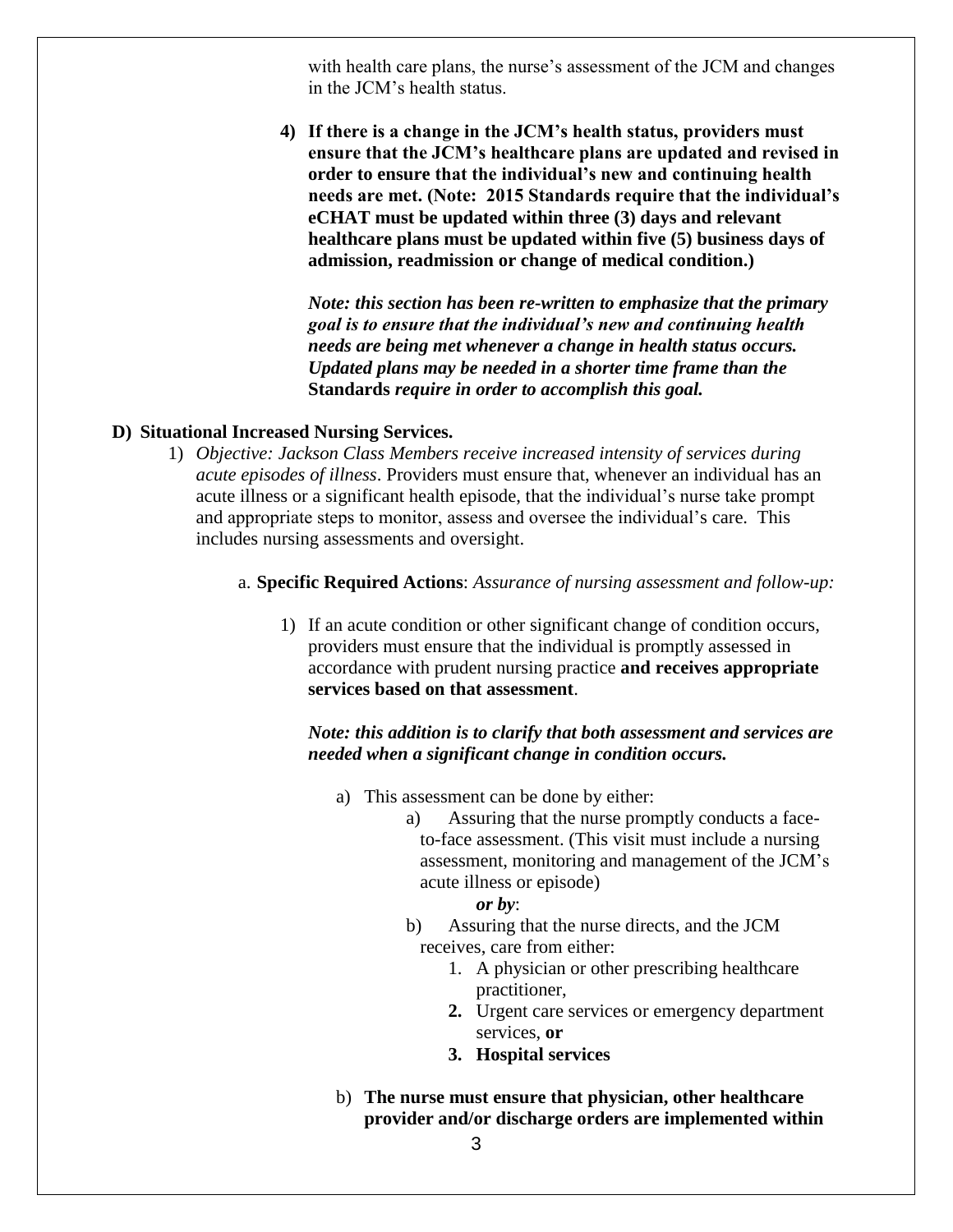**twenty-four (24) hours and reflected via revision of the Healthcare Plan(s), PRN Psychotropic Medication Plan(s) and/or MERPs if needed, within five (5) business days following discharge. For urgent issues, Interim Healthcare Plans shall be put in place by the next business day while updating or creating Healthcare Plans, PRN Psychotropic Medication Plans and/or MERPs to reflect discharge orders.**

c) These actions, as all nursing assessments and other actions, should be documented in the individual's health records.

*Note: Again, the important objective is to ensure that the individual's new and ongoing health needs are met. The timeframe for the actions and plan should be driven by the individual's health needs in conjunction with prudent nursing practice, and may be needed within a shorter timeframe.*

d) Failures in compliance with DOH requirements regarding a JCM's significant health status change **that meet DHI reporting requirements for suspected abuse, neglect or exploitation** must be reported to IMB.

*Note: this correction is to indicate that only those compliance failures that meet current IMB reporting requirements must be reported. Actions which do not meet* **DDW Standards** *but do not meet IMB reporting requirements should be corrected and appropriate actions taken.*

For reference, this is the *DD Waiver Standards* definition for Significant Change in Condition: The individual has experienced one or more of the following:

- a decline or improvement in physical, cognitive or functional ability;
- a new diagnosis or event that requires a change in medication or treatment or requires creation or revision to a health care plan, therapy, PBSP, Behavioral Crisis Intervention Plan, or MERP; or
- a change in medication or the medication route that would permanently alter the level of assistance with medication delivery.

## **E) Acuity Driven Nurse Monitoring and evidence of communication with DSP**

1) *Evaluative Component: Nurses must meet with DSPs as needed based upon the JCM's eCHAT acuity level and any significant change in health status to monitor the individual.*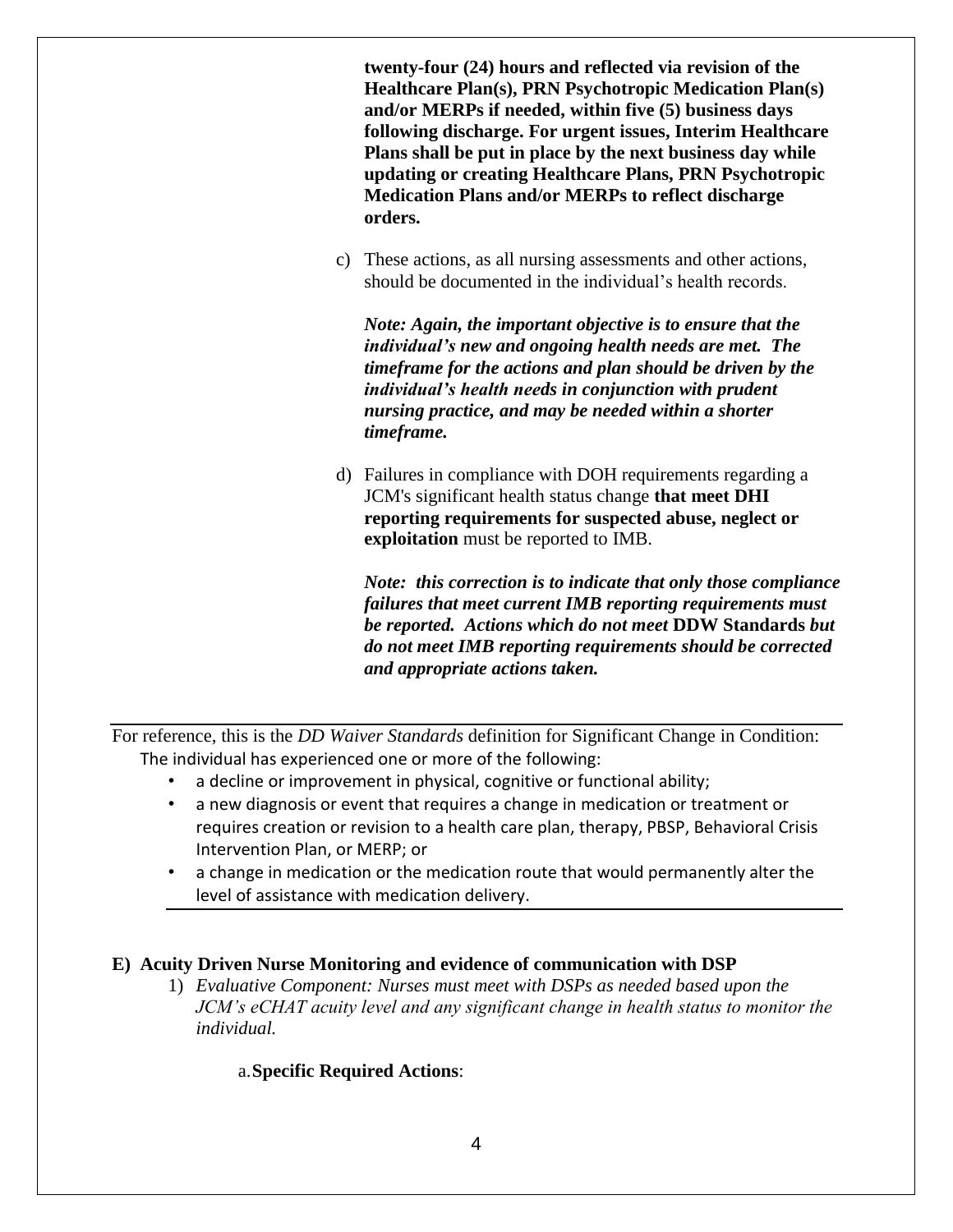- 1) *Assurance:* Whenever there is a change in an individual's health status, whether by worsening of the individual's existing condition(s) or by a new condition, providers need to assure that effective communication occurs between the nurse and the individual's DSPs in order to:
	- a) assure that all orders and recommendations are documented
	- b) assure that all orders and recommendations are implemented, and
	- c) assure that appropriate monitoring and follow-up take place.

## **F) Recognizing and monitoring an individual's subtle signs of pain or illness.**

*1) Evaluative Component: Each JCM's healthcare plans and MERPs must contain individual-specific information on how provider agency staff can identify subtle signs of change or acute symptoms.*

## a.**Specific Required Actions**:

- 1) *Training:* Providers must ensure that individual-specific training for DSPs and DSP supervisors include training so that:
	- a) the DSP and supervisor are competent to identify the JCM's subtle and/or individualized signs of pain or illness in a timely manner, and
	- b) the DSP or his/her supervisor is able to document, communicate and report these signs to the individual's nurse.

## **G) Assuring communication and collaboration with healthcare providers and out-of-home providers**

1) *Evaluative Component: A JCM's provider must ensure a JCM's current healthcare information is provided to treating and evaluating healthcare professionals and the case manager must verify that through review of the Physician Consultation Form.*

- 1) Provider's policies, procedures and practices need to assure:
	- a) that the individual's Health Passport is current,
	- b) that staff deliver the documents to the healthcare practitioner, and
	- c) that internal review and documentation is maintained as explained below.
- 2) The following documents should be stapled together and must accompany the individual whenever he or she is seen by a healthcare practitioner.
	- a) *Health Passport*
	- b) *Physician Consultation Form*
	- c) Advance Healthcare Directives (If applicable)
- 3) The documents should be physically delivered either to the nurse or to the treating healthcare professional.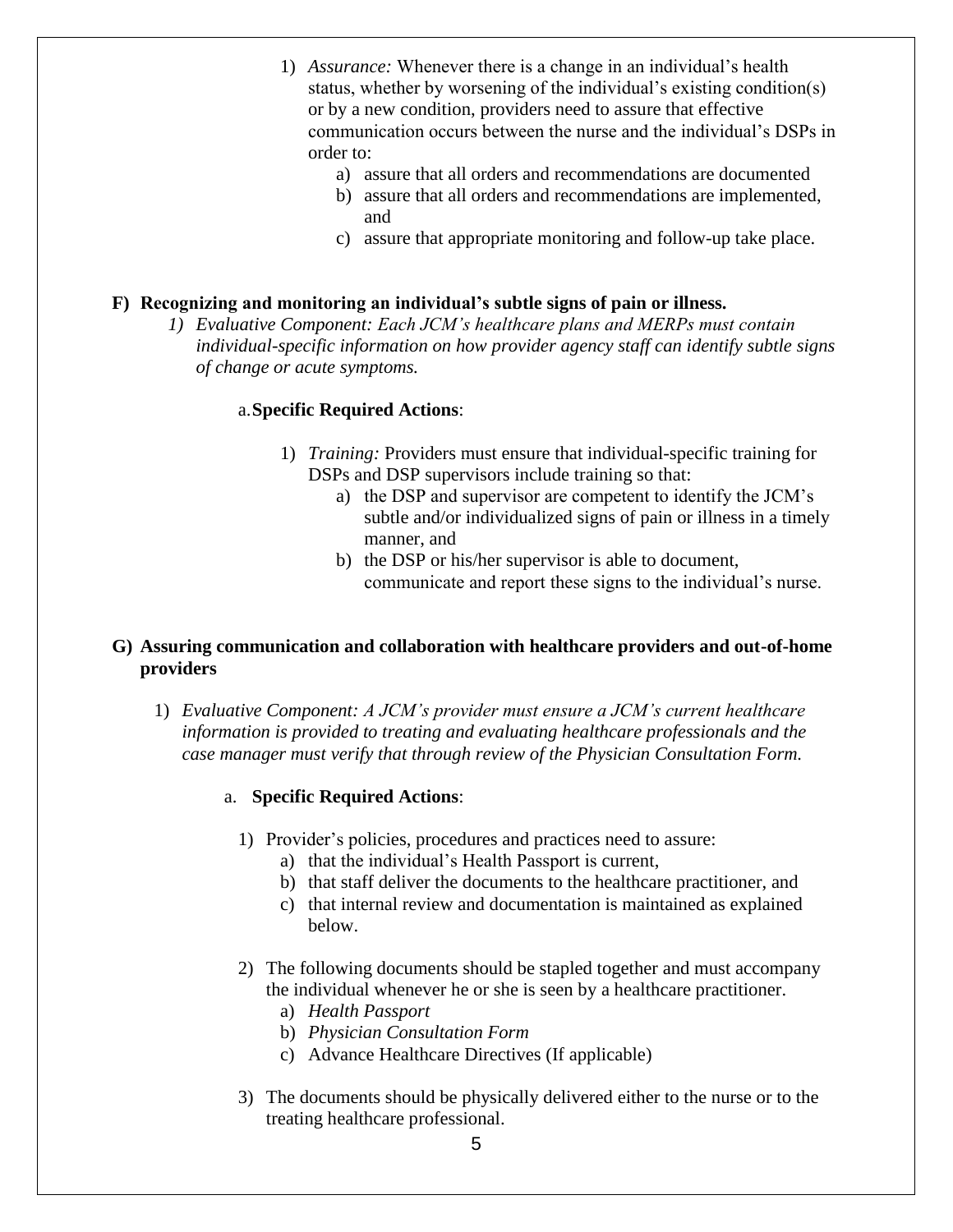- 4) Providers must document that these forms were delivered to the treating healthcare professional by one of the following means:
	- a) Document delivery using the *Appointments Results* section in *Therap Health Tracking Appointments*.
	- b) Scan the signed *Physician Consultation Form* into Therap after the individual returns from the healthcare visit.
- 5) The *Physician Consultation Form* has been modified to include a place for the healthcare practitioners to affirm that they received the *Health Passport*.
	- a) The agency nurse must review this form and implement any orders and recommendations contained therein.
	- b) Case Managers must review this as part of their monthly visit to JCMs
- 2) *Evaluative Component: The out-of-home provider must receive a JCM's Health Passport from the residential provider, along with information concerning the JCM's mobility, comfort, safety, and sensory items within 24 hours of the JCM's placement with an out-of home provider.*

## a. **Specific Required Actions**:

- 1) Providers must ensure that information on mobility, comfort, safety, and sensory items and/or any durable medical equipment is current in the Individual Data Form, the eCHAT, and medication history.
- 2) The provider must document that this information and the *Health Passport* were received by the out-of-home provider.
	- a) Delivery and receipt of this information should be documented in the *Event Detail* section of the *Therap Out of Home Placement General Event Report* (GER).
	- b) The DDW agency staff person who approves the GER must assure that this information has been entered into the GER *Event Detail* section.
- 3) *Evaluative Component: The necessary adaptive supports* already used *by a JCM must be offered to the out-of-home provider within 24 hours of the JCM's placement with an out-of-home provider.*

- 1) Information on assistive technology devices and other adaptive supports that the individual uses must be current in the Individual Data Form and eCHAT.
- 2) The provider must document that the information was received by the outof-home provider and that the supports have been offered to the out-of-home provider.
- 3) Delivery and receipt of this information should be documented in the *Event Detail* section of the Therap Out of Home Placement General Event Report (GER).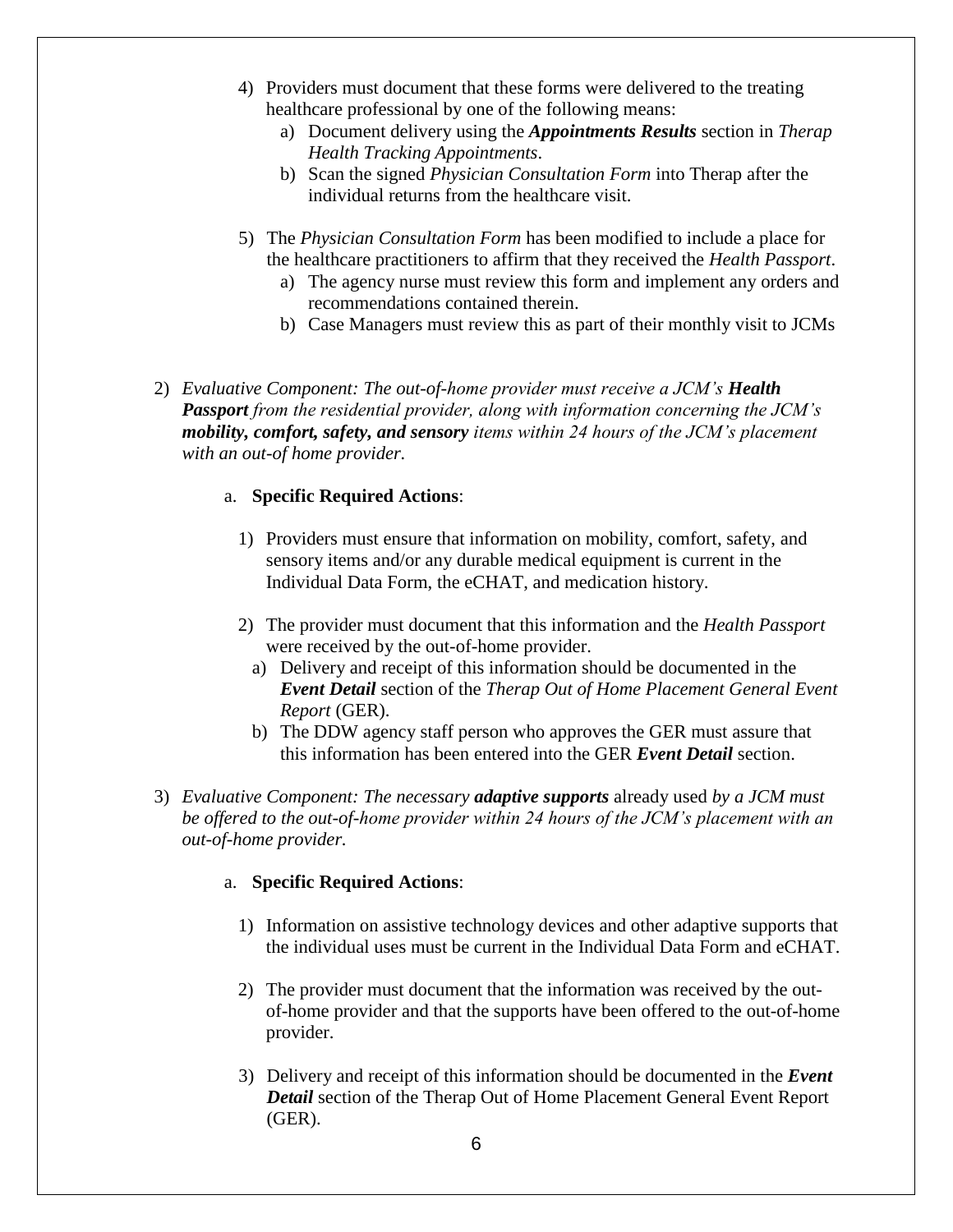- 4) The DDW Agency staff person who approves the GER must assure that this information has been entered into the GER *Event Detail* section.
- 4) *Evaluative Component*: *The JCM's ECHAT and other healthcare records must be promptly updated by appropriate healthcare providers to indicate healthcare and adaptive supports that the JCM received from the out-of-home provider in order to ensure a safe and smooth transition back to the JCM's home.*

## a. **Specific Required Actions**:

- 1) When the Jackson Class Member returns from an out-of-home placement, the following must occur:
	- a) The eCHAT must be updated per existing *2015 DDW Service Standards*
	- b) If the individual received new healthcare or adaptive supports, then the health records must also be updated:
		- (i) *Individual Data Form* (IDF) in Therap: update the *Medical Information Section Adaptive Equipment* portion.
		- (ii) eCHAT: update appropriate sections.

## **H) Planning a smooth transition from an out-of-home setting back to the JCM's home.**

*1) Objective: When a JCM is receiving healthcare in an out-of-home setting, the IDT will plan for a smooth transition back to the JCM's home as soon as medically feasible.*

- 1) Providers must assure that the JCM's case manager(s), Agency Nurse(s) and, as appropriate, DDSD Regional Office staff will coordinate with appropriate staff at the hospital or other out-of-home setting to plan for a JCM's safe and smooth discharge.
- 2) Providers must assure that nurses and other appropriate healthcare providers update the JCM's e-CHAT and other health records in accordance with the 2015 *Standards*.
- 3) Healthcare recommendations and adaptive supports that the JCM received from the out-of-home provider should be implemented in order to ensure a safe and smooth transition back to the JCM's home.
	- a) If the individual received new healthcare recommendations or adaptive supports, then the health records must also be updated:
		- a) *Individual Data Form* (IDF) in Therap: update the *Medical Information Section Adaptive Equipment* portion.
		- b) eCHAT: update appropriate sections.
- **I) Assuring that health care recommendations are reviewed and are either implemented in a timely manner or are documented to have been declined.**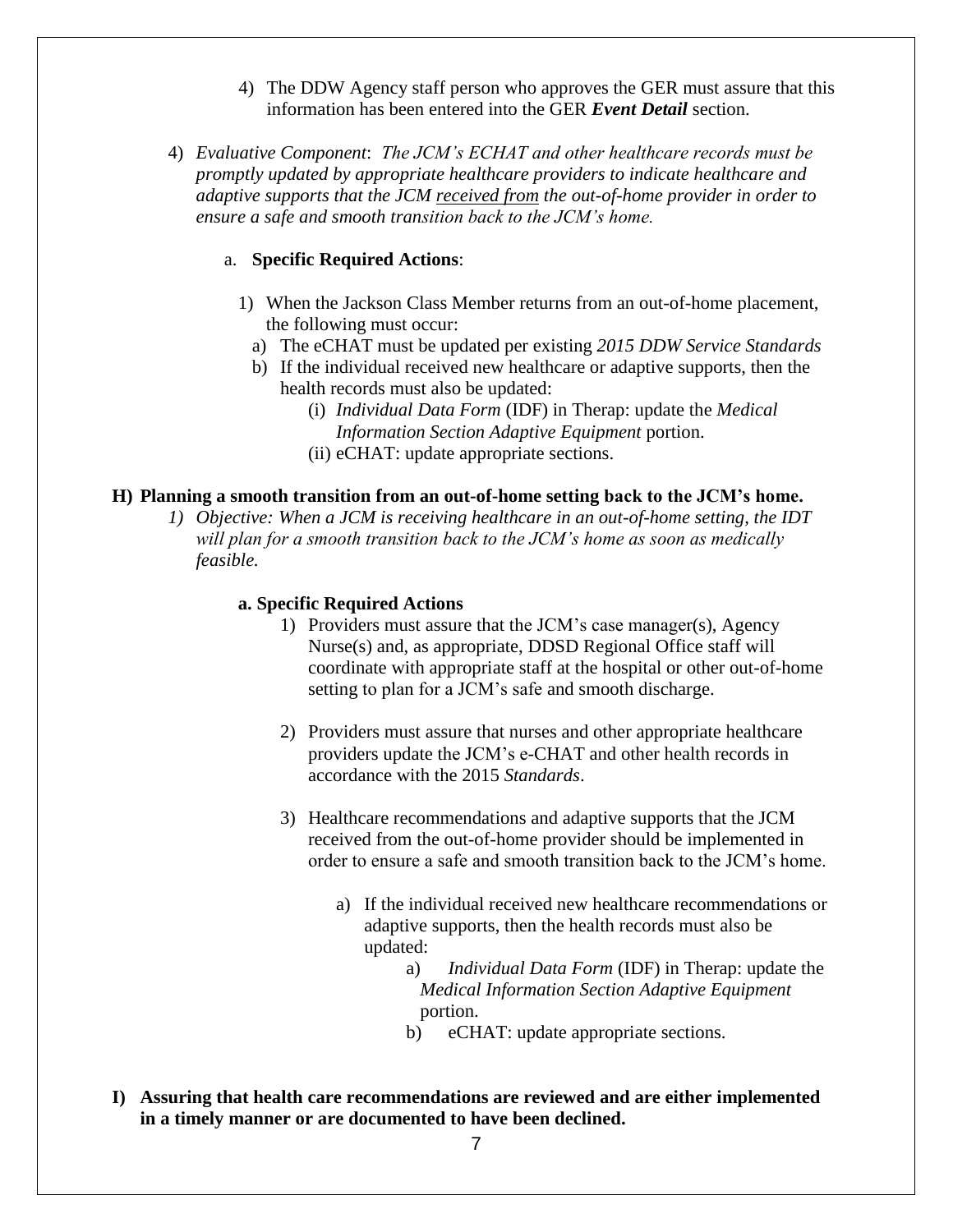**1)** *Objective: The team assures recommendations from healthcare professionals are reviewed with the individual and guardian in a manner that supports informed decision making and [are] either implemented, or documented in a Decision Consultation Form if recommendation is declined.*

# a.**Specific Required Actions**:

- 1) A JCM's IDT must ensure that a healthcare professional's recommendations and assessments:
	- a) are promptly communicated to the nurse, guardian, DSP, and entire healthcare team, as needed, and
	- b) are implemented, unless the individual or their healthcare decision maker has declined the healthcare professional's recommendations by completing a Decision Consultation Form.
- 2) The JCM's nurse must assure that the JCM's healthcare records accurately identify and reflect all recommendations and assessments of the JCM's treating and evaluating healthcare professionals.
	- a) Records should be reviewed and updated whenever new orders or recommendations are made by a healthcare professional.
	- b) All healthcare recommendations must be implemented within the timeframe prescribed by the treating professional, unless the recommendation has been declined by the individual or his/her healthcare decision maker.
	- c) If a healthcare professional's recommendation has been declined by the individual or his/her health decision maker, this must be documented by the JCM's case manager using the *DDSD Decision Consultation Form*, as appropriate, for use by the JCM's healthcare professionals.
		- a) The signed *Decision Consultation Form* must be kept in the JCM's healthcare records.

## **J) Pain management**

- a. *Evaluative Component*: *The DDW agency nurse must implement effective pain management strategies for addressing a JCM's chronic and acute pain. The Nurse will note evidence of implementation of pain management strategies from HCPs in regular visit documentation.*
- b. *Evaluative Component*: *The pertinent agency must communicate these effective pain management strategies to the JCM's treating healthcare professionals.*

*[Note:* The intention is that the effectiveness of the pain management strategies is evaluated and communicated to the healthcare provider so that any necessary adjustments can be made. This is especially important when pain management strategies are *not* effective so that changes can be made promptly.]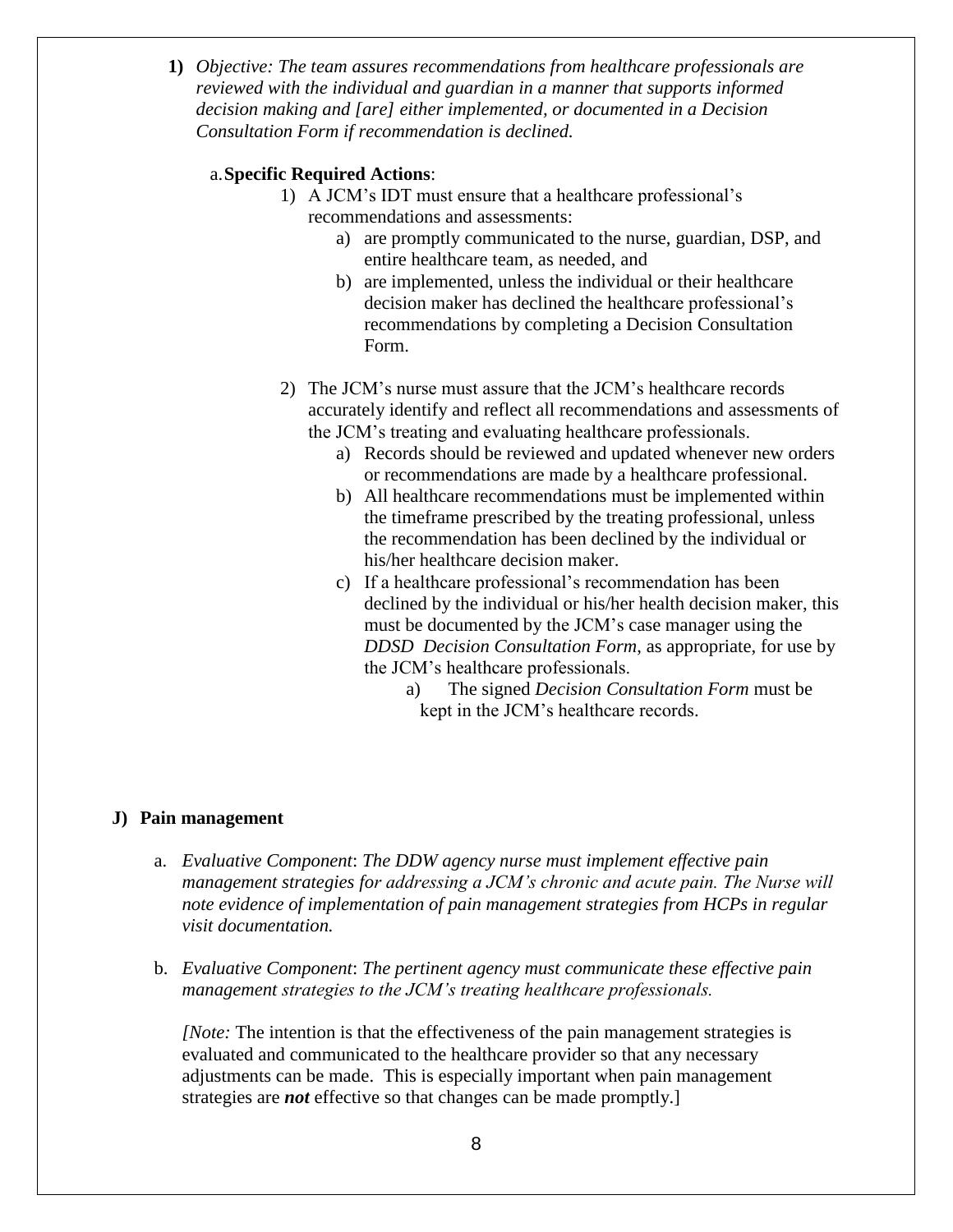c. *Evaluative Component*: *The DDW Agency Nurse will evaluate the effectiveness of pain management strategies and record the effectiveness in nursing notes or on the Medication Administration Record.*

*[Note:* Pain management strategies include orders from health care Practitioners as well as non-prescription, but planned, measures that promote comfort such as positioning, ice or massage.]

# i. **Specific Required Actions:**

- 1. Pain management strategies prescribed or recommended by a healthcare practitioner must be implemented and their effectiveness monitored.
- **2. Individual-specific information on pain management may be included in the individual's HCP or MERP unless a specific plan is required by the eCHAT.**

*Note: this section duplicates language in Section A of the June 13 Director's Release but is also relevant here.*

- 3. The MAR should indicate the individual's response to as-needed (*p.r.n*.) interventions whenever utilized.
- 4. DSP notes and Nurses notes may also be used to indicate the individual's response to both standing and as-needed (*p.r.n*.) interventions whenever appropriate.
- 5. The Nursing quarterly report must reflect the individual's overall health status and progress to care planned goals including acute or chronic pain management strategies.
- 6. The nurse should communicate to the treating health care professional whenever interventions are not effective.
	- a. The nurse should document this communication in a nursing note.
	- b. Both the presence of pain and the response to pain management interventions should be recorded in the eCHAT, DSP notes and nursing notes.
- 7. Any new orders and/or revision of plans must be implemented promptly and in accordance with the new orders.
- 8. If needed, the JCM's healthcare record and medication records must be promptly updated.

# **K) Advanced care planning and palliative care**

2) *Evaluative Component*: *The DOH must identify, and must document on an annual basis in the pertinent healthcare records, those JCMs who want advanced care planning, including palliative care, and those JCMs who decline advanced care planning.*